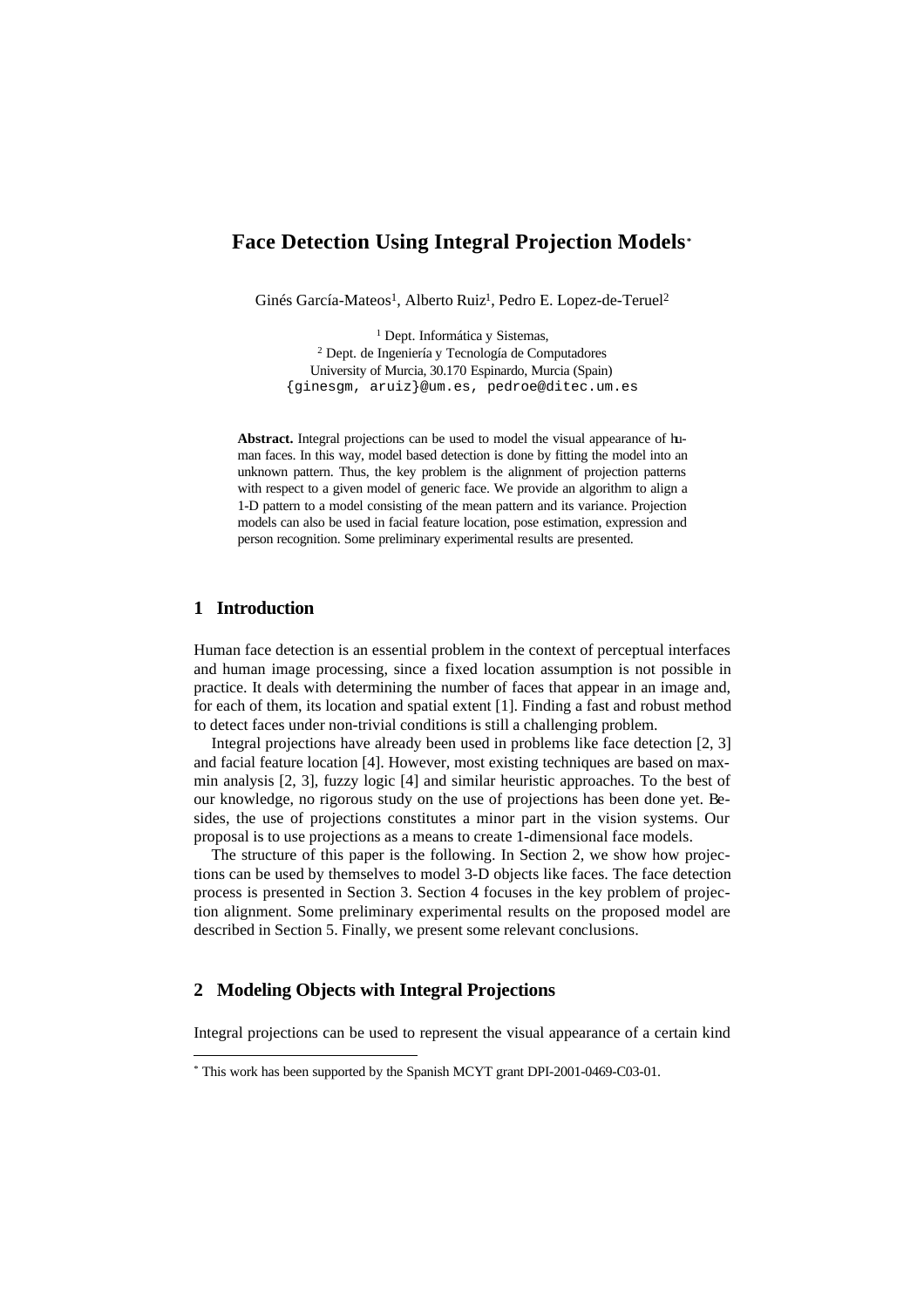of object under a relatively wide range of conditions, i.e., to model object classes. In this way, object analysis can be done by fitting a test sample to the projection model. We will start this section with some basic definitions on integral projections.

### **2.1 One-dimensional Projections**

Let  $i(x, y)$  be a grayscale image and  $R(i)$  a region in this image, i.e., a set of contiguous pixels in the domain of *i*. The horizontal and vertical integral projections of *R(i)*, denoted by *PHR(i)* and *PVR(i)* respectively, are discrete and finite 1-D signals given by

$$
P_{_{HR(i)}}: \{x_{_{min}},..., x_{_{max}}\} \to \mathbf{R} \; ; \; P_{_{HR(i)}}(x) := |Rx(i)|^{-1} \sum_{y \in Rx(i)} i(x, y) \; ; \tag{1}
$$

$$
P_{v_{R(i)}}: \{y_{\text{min}},..., y_{\text{max}}\} \to \mathbf{R} \; ; \; P_{v_{R(i)}}(y) := |R y(i)|^{-1} \sum_{x \in R y(i)} i(x, y) \; ; \tag{2}
$$

where

$$
x_{min} = \min_{(x,y)\in R(i)} x; x_{max} = \max_{(x,y)\in R(i)} x; y_{min} = \min_{(x,y)\in R(i)} y; y_{max} = \max_{(x,y)\in R(i)} y; (3)
$$

$$
Rx(i) = \{y \; / \; "y, (x, y) \mathbf{\hat{I}} \; R(i)\} ; Ry(i) = \{x \; / \; "x, (x, y) \mathbf{\hat{I}} \; R(i)\} . \tag{4}
$$

The sets  $\{x_{min}, ..., x_{max}\}\$  and  $\{y_{min}, ..., y_{max}\}\$  are called the domains of the horizontal and vertical integral projection, denoted by  $Domain(P_{HR(i)})$  and  $Domain(P_{VR(i)})$ respectively. Similarly, we can define the projection along any direction with angle  $a, P_{aR(i)}$ , as the vertical projection of region  $R(i)$  rotated by angle  $a$ . Applied on faces, vertical and horizontal projections produce typical patterns, as those in Fig. 1.



Fig. 1. Vertical and horizontal integral projections. a) A face region *R* found using skin color analysis. b) Vertical (up) and horizontal (down) projections of *R*. c) Segmentation and intensity equalization of *R*, to produce *R'*. d) Vertical projection of *R'*. e) Horizontal projection of the upper (*R1*) and lower (*R2*) halves of *R'*.

Integral projections give marginal distributions of gray values along one direction, so they usually involve a loss of information. An approximate reconstruction of *R(i)* can be easily computed from  $P_{HR(i)}$  and  $P_{VR(i)}$ . Let us suppose  $i(x, y)$  is normalized to values in [0, 1], then the reconstruction is:  $\hat{i}(x,y) = P_{HR(i)}(x) \cdot P_{VR(i)}(y), \forall (x,y) \in R(i)$ .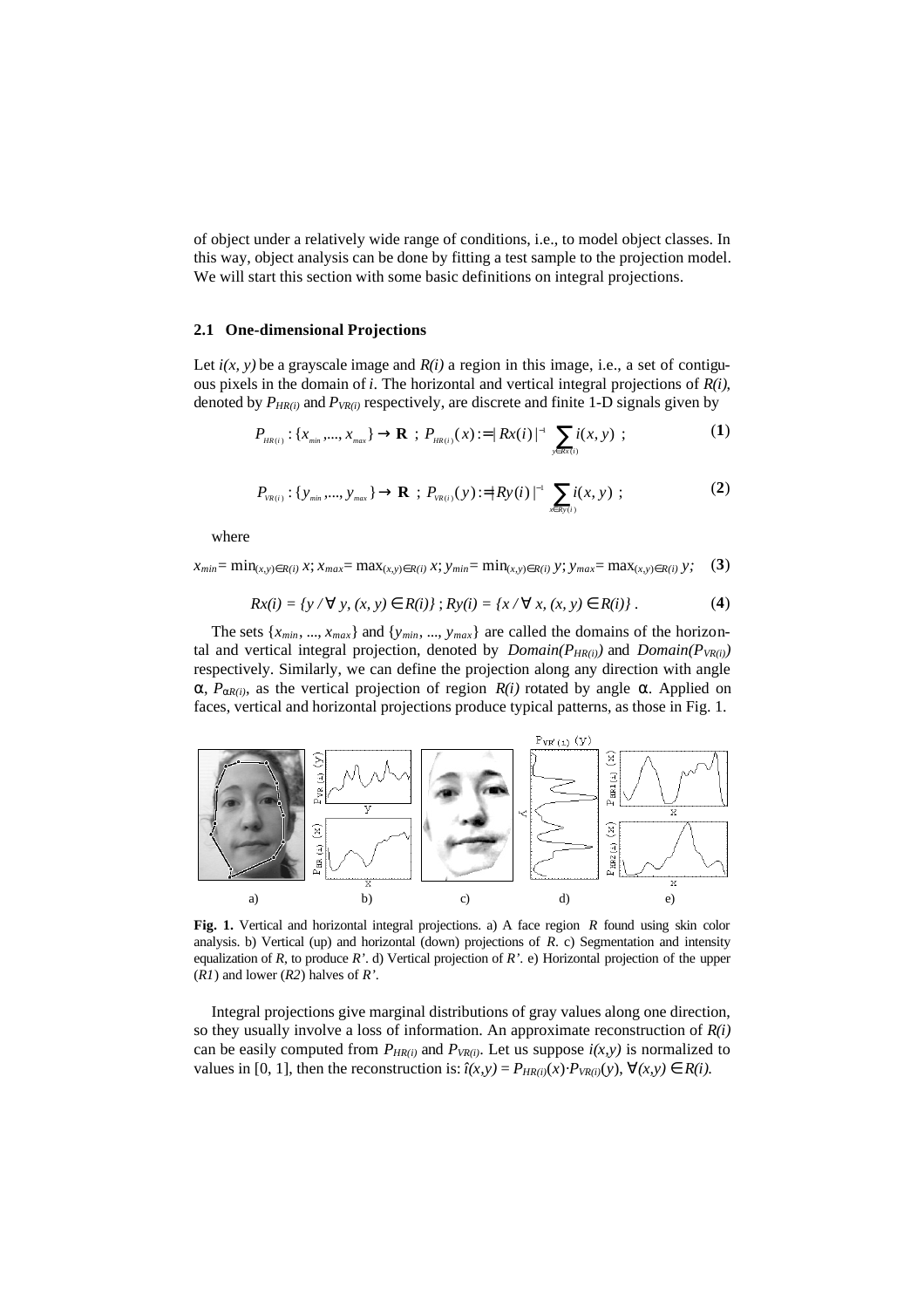#### **2.2 Modeling Faces**

The following questions have to be dealt with when using a model of projections:

- How many projections are used to model the object class.
- For each of them, which angle and which part of the region is projected.
- What projected pixels represent, e.g., intensity, edge-level, color hue.

As we have mentioned, an approximate reconstruction can be computed from the projections and, somewhat, the similarity with respect to the original image indicates the accuracy of the representation. For instance, three reprojections of a face image using different numbers of projections are shown in Fig. 2.



**Fig. 2.** Face image reconstruction by reprojection. a) Original face image, segmented and intensity equalized. b)-d) Reconstruction using vertical (*vip*) and horizontal (*hip*) integral projections: b) 1 *vip*, 1 *hip*; c) 1 *vip*, 2 *hip*; d) 2 *vip*, 4 *hip*.

Obviously, the accuracy of the reprojection increases with the number of projections used. However, using a high number of projections involves an important loss of robustness and efficiency. Thus, we have chosen the representation of 1 vertical and 2 horizontal projections, shown in Fig. 2, which gives admissibly results.

To model the variability of the face class, we propose a gaussian-style representation of the one-dimensional signals. That is, for each point *j* in the domain of the signal, the mean value  $M(i)$  and the variance  $V(i)$  are computed. Summing up, the face model consists of the following 1-D signals:

- $M_{V,FACE}$ ,  $V_{V,FACE}$ : {1, ...,  $f_{max}$ } $\rightarrow$ **R**. Mean and variance of the vertical projection of the whole face region, respectively.
- $M_{H, EYES}, V_{H, EYES}: \{1, ..., e_{max}\} \rightarrow \mathbf{R}$ . Mean and variance of the horizontal projection of the upper part of the face, from forefront to nose (not included).
- $M_{H,MOUTH}$ ,  $V_{H,MOUTH}$ : {1, ...,  $m_{max}$ } $\rightarrow$ **R**. Mean and variance of the horizontal projection of the lower part of the face, from nose (included) to chin.

# **3 Face Detection Using Projections**

In a general sense, object detection using models consists of fitting a known model into an unknown pattern. If a good fitting is found, the object is said to be detected.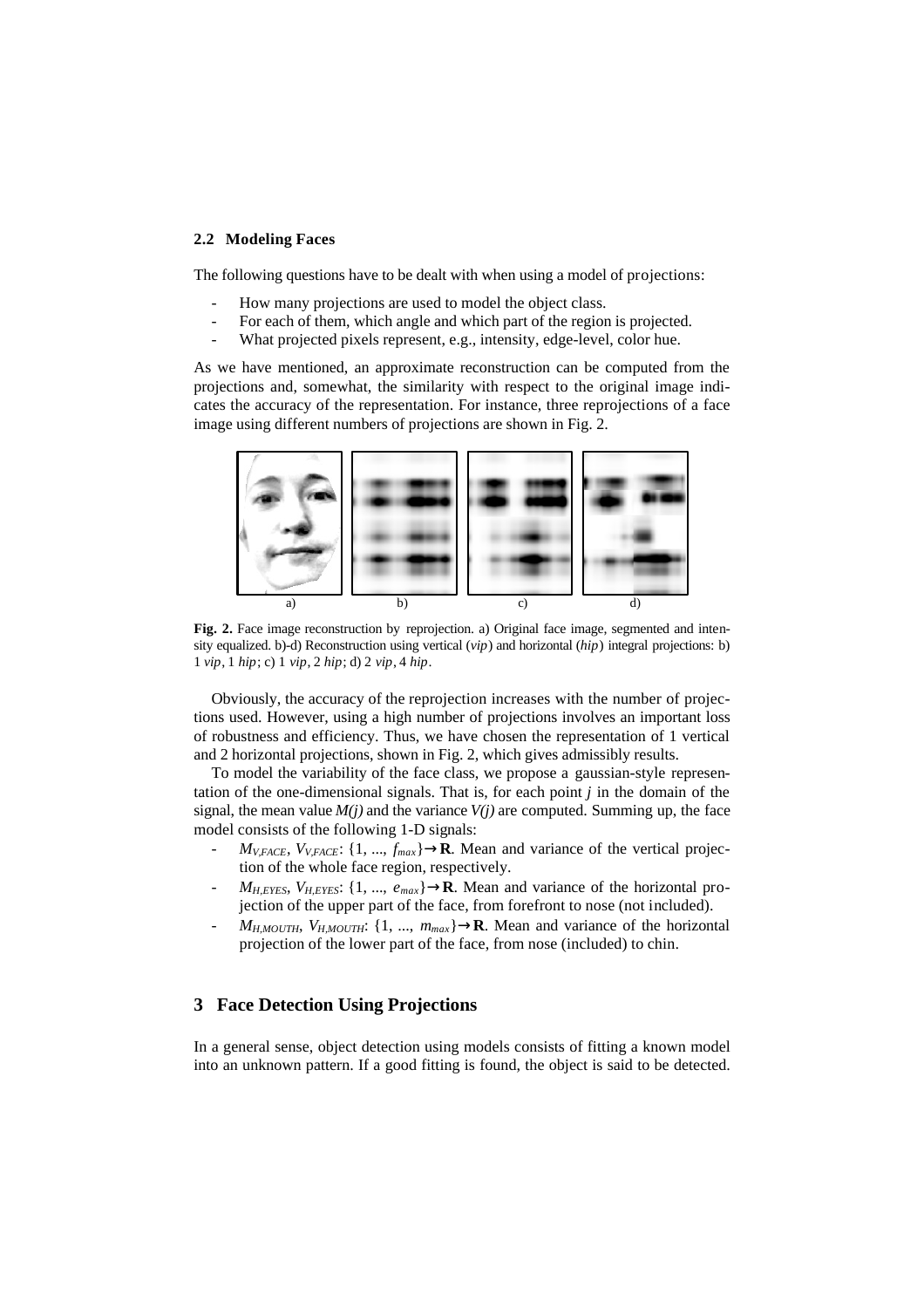However, as the location, scale and orientation of the object in the image is unknown, either selective attention [3, 5, 6] or exhaustive multi-scale searching [7, 8], are needed. We use the selective attention mechanism described in [3], based on connected components of skin-like color. This process was used in the experiments to extract the face and non-face candidate regions, which are the input to the face detection algorithm using the projection models. The algorithm is shown in Fig. 3.

| <b>Algorithm: Face Detection Using a Projection Model</b><br>Input                                                                                                                                                                                                 |
|--------------------------------------------------------------------------------------------------------------------------------------------------------------------------------------------------------------------------------------------------------------------|
| $i$ : Input image                                                                                                                                                                                                                                                  |
| $M = (M_{V, FACE}, V_{V, FACE}, M_{H, EYES}, V_{H, EYES}, M_{H, MOUTH}, V_{H, MOUTH})$ : Face model                                                                                                                                                                |
| Output                                                                                                                                                                                                                                                             |
| <i>n</i> : Number of detected faces                                                                                                                                                                                                                                |
| $\{R_1, , R_n\}$ : Region of the image occupied by each face                                                                                                                                                                                                       |
| Segment image <i>i</i> using connected components of skin-like color regions.<br>1.                                                                                                                                                                                |
| For each candidate region $R(i)$ found in step 1, do.<br>2.                                                                                                                                                                                                        |
| Compute $P_{VR(i)}$ , the vertical integral projection of $R(i)$ , taking the principal direc-<br>2.1.<br>tion of $R(i)$ as the vertical axis.                                                                                                                     |
| 2.2.<br>Align $P_{VR(i)}$ to ( $M_{V,FACE}$ , $V_{V,FACE}$ ) obtaining $P'_{VR(i)}$ .                                                                                                                                                                              |
| 2.3.<br>If a good alignment was obtained in step 2.2, compute $P_{HR1(i)}$ and $P_{HR2(i)}$ , the hori-<br>zontal integral projections of the upper and lower parts of $R(i)$ respectively, $x$ -<br>cording to the results of the alignment $P'_{VR(i)}$ .        |
| Align $P_{HRI(i)}$ to $(M_{HEYES}, V_{HEYES})$ obtaining $P'_{HRI(i)}$ , and align $P_{HR2(i)}$ to<br>2.4.<br>$(M_{H.MOUTH}, V_{H.MOUTH})$ obtaining $P'_{HR2(i)}$ .                                                                                               |
| If good alignments were obtained in step 2.4, then $R(i)$ corresponds to a face. In-<br>2.5.<br>crement <i>n</i> , and make $R_n = R(i)$ . The location of the facial features can be com-<br>puted by undoing the alignment transformations in steps 2.2 and 2.4. |

**Fig. 3.** Global structure of the algorithm for face detection using a projection model.

First, the (*MV,FACE*, *VV,FACE*) part of the model is fitted into the vertical projection of the whole candidate region, which might contain parts of hair or neck. If a good alignment is obtained, the vertical locations of the facial components are known, so we can compute the horizontal projections of the eye and mouth regions, removing hair and neck. If both are also correctly aligned, a face has been found.

# **4 Projection Alignment**

The key problem in object detection using projections is alignment. The purpose of projection alignment is to produce new derived projections where the location of the facial features is the same in all of them. Figs. 4a,b) show two typical skin-color regions containing faces, which produce unaligned patterns of vertical projections. After alignment, eyes, nose and mouth appear at the same position in all the patterns.

In this section, we describe one solution to the problem of aligning 1-D patterns,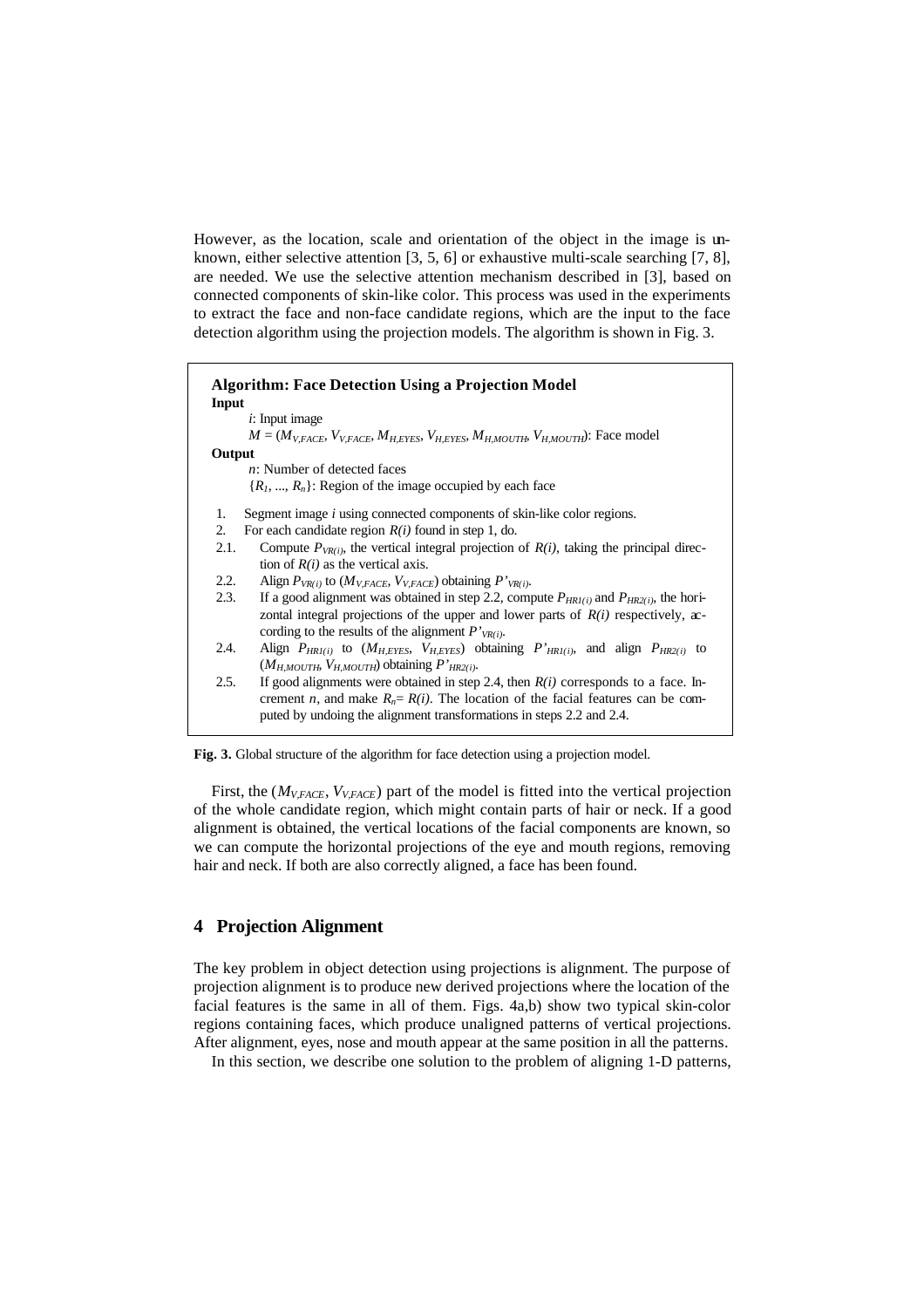or signals, to a model consisting of the mean signal and variance at each point, as introduced in Section 2.2. Note that in the algorithm for face detection, in Section 3, the goodness of alignment is directly used to classify the pattern as face or non-face. In general, any classifier could be used on aligned patterns, thus making clear the difference between preprocessing (alignment) and pattern recognition (binary classification face/non-face). In the following, we will suppose any classifier can be used.



**Fig. 4.** Alignment of projections. a)-b) Two typical face regions, producing unaligned projections. c) Unaligned vertical projections of 4 faces. d) The same projections, after alignment.

#### **4.1 Alignment Criterion**

Theoretically speaking, a good alignment method for detection should produce a representation of face patterns invariant to lighting conditions, pose, person and face expression. Let us suppose we have a set of projections  $P= P_{FACE} \cup P_{NON-FACE}$ , and a set of alignment transformations  $A = \{a_1, ..., a_m\}$ . The best alignment is the one that produces the best detection ratios, that is, a high number of detected faces and a low number of false-positives. Instead, we will work with a more practical criterion.

In order to achieve good detection results, independently from the classifier used, the alignment should minimize the variance of aligned face patterns, denoted by  $P_{FACE}^a$ , and maximize the interclass variance of { $P_{FACE}^a$ ,  $P_{NON-FACE}^a$ }. However, estimating this interclass variance is a hard problem, since no finite set *PNON-FACE* can be representative enough of everything which is not a face.

Supposing the average projection of the infinite class of non-faces is a uniform signal, the variance between face and non-face classes can be estimated with the inner variance, or energy, of the mean signal  $P_{FACE}^a$ . In this way, the goodness of an alignment transformation *a* can be estimated with the ratio

RATIO 
$$
(a, P_{\text{PACE}}) := \frac{VARIANCE(P_{\text{PACE}}^{\text{a}})}{VARIANCE(P_{\text{PACE}}^{\text{a}})}
$$
. (5)

A lower value of (5) means a better alignment. In practice, we are interested in aligning patterns according to a projection model in the form (*M*: mean; *V*: variance) learnt by training. This involves that the average face projection (and, consequently,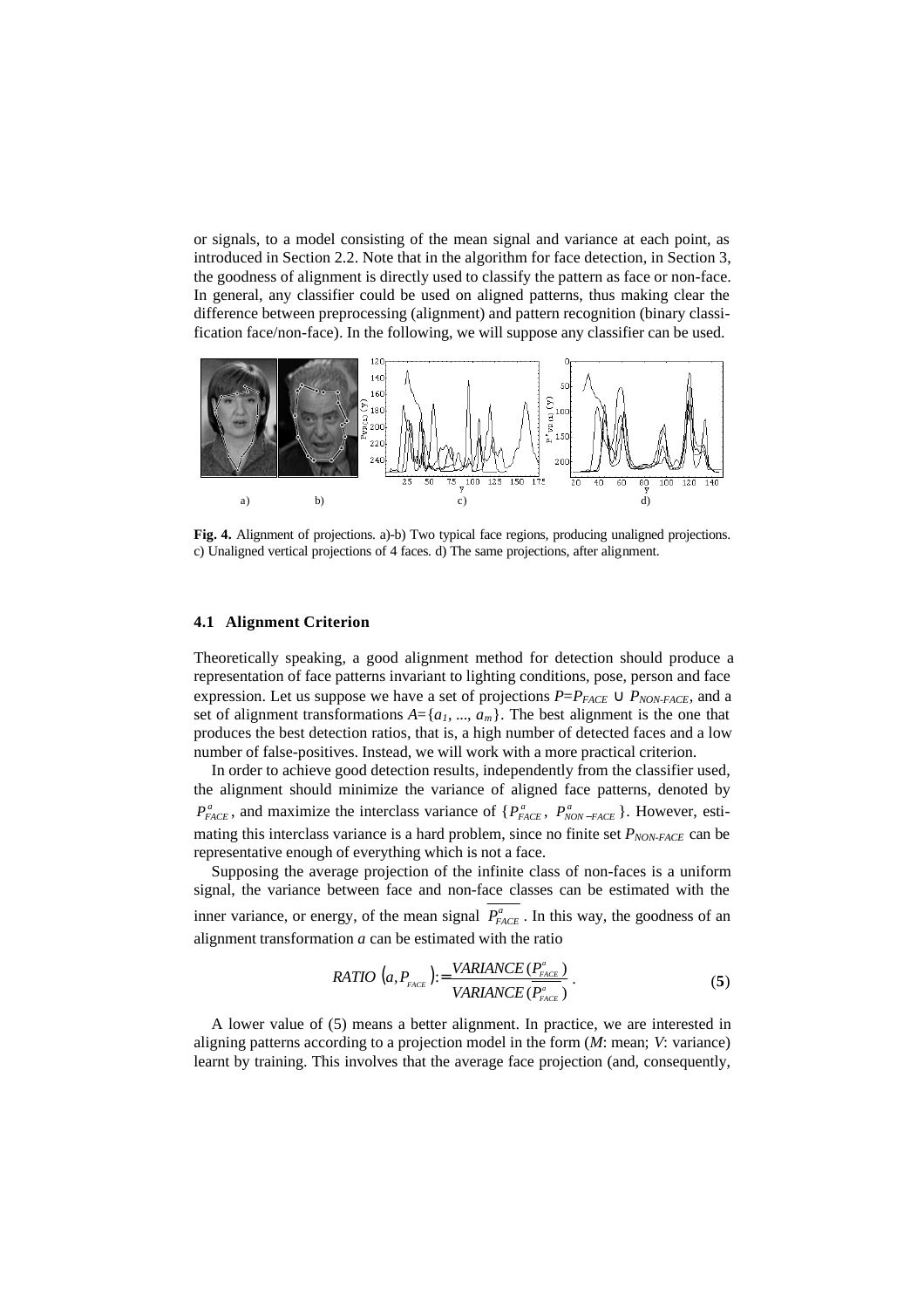its energy) is computed in the training process. As a result, for a given pattern *p*, the alignment should minimize its contribution to (5), which can be expressed as

$$
Distance(a, p, M, V) := \sum_{i \in Domain(M)} \frac{(p^{a}(i) - M(i))^{2}}{V(i)}.
$$
 (6)

#### **4.2 Transformation Functions**

A transformation is a function that takes a signal as an input and produces a derived signal. It is called an alignment, or normalization, if the transformed signals verify a given property. We are interested in parameterized functions, where the parameters of the transformation are calculated for each signal and model. It is convenient to limit the number of free parameters, as a high number could produce a problem of *over-alignment*: both face and non-face patterns could be transformed to facesimilar patterns, causing many false-positives.

We will use the following family of parameterized transformation functions

$$
t_{a,b,c,d,e}: (\{s_{\min},...,s_{\max}\} \to \mathbf{R}) \longrightarrow (\{\left|\frac{s_{\min} - e}{d}\right|,...,\left|\frac{s_{\max} - e}{d}\right| \to \mathbf{R}) ,
$$
 (7)

defined by

$$
t_{a,b,c,d,e}(S)(i) := a + bi + c \cdot S(|d \cdot i + e|) . \tag{8}
$$

As expressed in (8), the function *ta,b,c,d,e* makes a linear transformation both in value and in domain of the input signal  $S$ . It has five free parameters:  $(a, b, c)$  the value transformation parameters, and (*d*, *e*) the domain transformation parameters. Geometrically interpreted, (*a*, *e*) are translation parameters in value and domain, respectively;  $(c, d)$  are scale parameters, and *b* is a skew parameter that, in our case, accounts for a non-uniform illumination of the object.

#### **4.3 Alignment Algorithm**

For the alignment, we will use the family of transformation functions with the form  $t_{a,b,c,d,e}$ , defined in (7) and (8). We can obtain the objective function of alignment replacing  $p^a$  in (6) with (8). Thus, the optimum alignment of a signal *S* to a model  $(M, V)$  is given by the set of values  $(a, b, c, d, e)$  minimizing

Distance 
$$
(a, b, c, d, e) := \sum_{i \in Domain(M)} \frac{(a + b \cdot i + c \cdot S(|d \cdot i + e|) - M(i))^2}{V(i)}
$$
. (9)

Due to the form of the transformation, both in value and domain, standard optimization techniques can not be applied to minimize (9). Instead of it, we use an iterative two-step algorithm that, alternatively, solves for the domain parameters (*d*, *e*) and the value parameters  $(a, b, c)$ . The algorithm is presented in Fig. 5.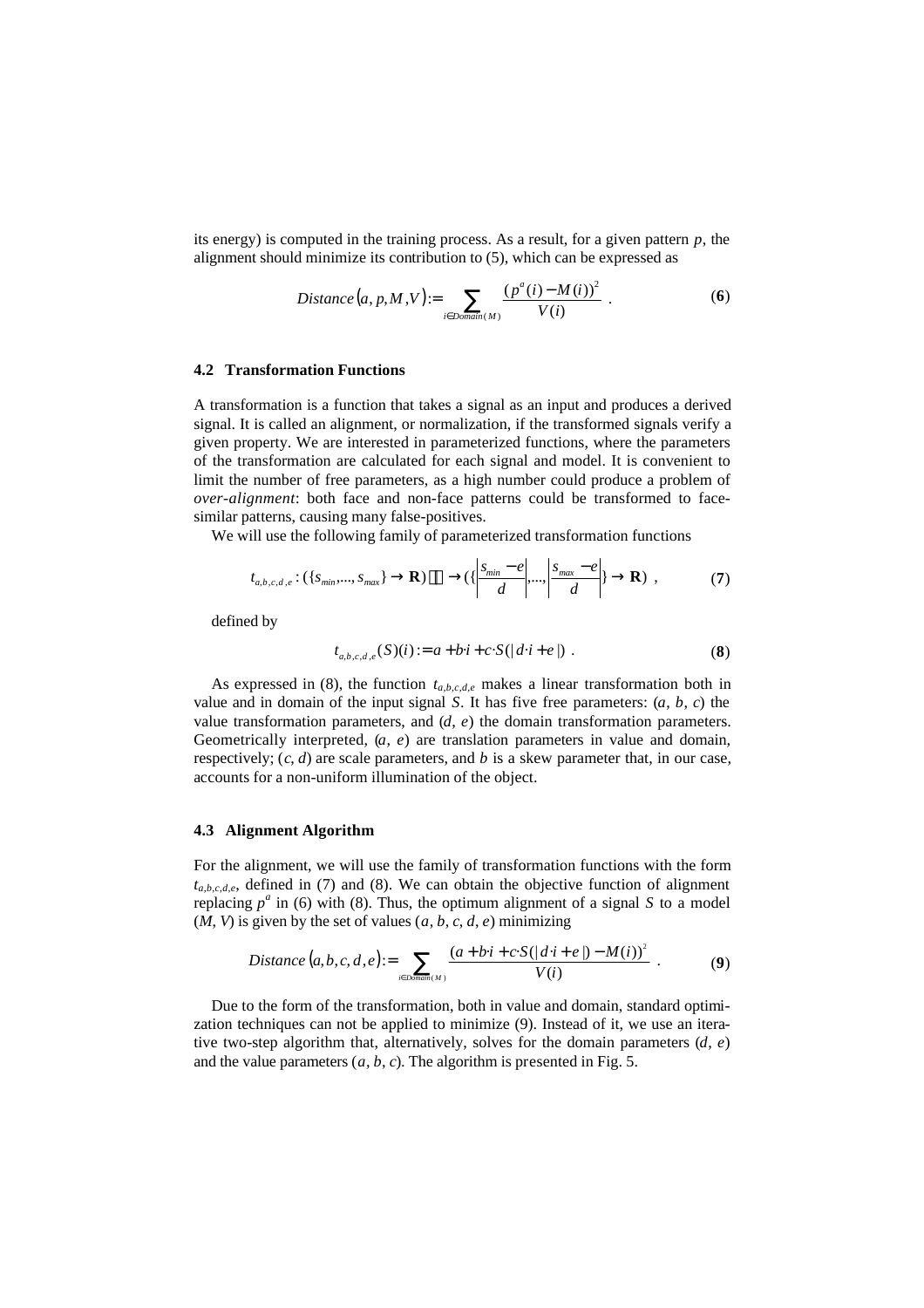| Algorithm: Linear Alignment of a 1-D Pattern to a Mean/Variance Model<br>Input                          |
|---------------------------------------------------------------------------------------------------------|
| S: Signal pattern to be aligned                                                                         |
| M, V: Signal model, mean and variance respectively                                                      |
| Output                                                                                                  |
| S': Optimum alignment of signal S to model $(M, V)$                                                     |
| Transformation initialization. Set up initial values for $(a, b, c, d, e)$ , e.g., locating two<br>1.   |
| clearly distinguishable points in $S$ . Obtain $S'$ applying equation (8).                              |
| Repeat until convergence is reached or after MAX_ITER iterations:<br>2.                                 |
| Pattern domain alignment.<br>2.1.                                                                       |
| Assign each point <i>i</i> of S', in $Domain(S') \cap Domain(M)$ , to a point $h(i)$ of M, in<br>2.1.1. |
| $Domain(M)$ , with reliability degree $w(i)$ .                                                          |
| Estimate parameters $(d, e)$ , as the linear regression parameters of the set $(i, e)$<br>2.1.2.        |
| $h(i)$ ) taking into account the weights $w(i)$ , for i in $Domain(S') \cap Domain(M)$ .                |
| Transform S' in domain, to obtain $S_d$ . That is, setting $(a, b, c) = (0, 0, 1)$ , make<br>2.1.3.     |
| $S'_d(i) = S'(d \cdot i + e)$                                                                           |
| 2.2.<br>Pattern value alignment.                                                                        |
| Estimate value transformation parameters $(a, b, c)$ as the values minimizing<br>2.2.1.                 |
| $\sum (a+b\cdot i + c\cdot S_d'(i) - M(i))^2/V(i)$                                                      |
| 2.2.2.<br>Transform pattern $S_d$ to obtain the new S', using:                                          |
| $S'(i) = a + b \cdot i + c \cdot S'_{d}(i)$ ; $\forall i \in Domain(S') = Domain(S'_{d})$               |
|                                                                                                         |



The algorithm is based on an assignment *h(i)* of points in *Domain(S)* with the corresponding points in *Domain(M)*. This assignment is computed as the most similar point to  $S(i)$  around a local proximity in  $M(i)$ . The similarity is a combination of position and slope likeness. The reliability degree *w(i)* is proportional to the maximum similarity and inversely proportional to the similarity of non-maximum.

## **5 Experimental Results**

The purpose of the experiments described herein has been to assess the invariance and robustness of the aligned projection representation and its potential to discriminate between faces and non-faces. In this way, the results indicate both the strength of the alignment algorithm and the feasibility of modeling faces with projections.

The test set consists of 325 face (*RFACE*) and 292 non-face (*RNON-FACE*) regions segmented from 310 color images, using color segmentation (see step 1, in Fig. 3). These images were captured from 12 different TV channels, with samples taken from news, series, contests, documentaries, etc. The existing faces present a wide range of different conditions in pose, expression, facial features, lighting and resolution. Some of them are shown in Fig. 7. The face model was computed using a reduced set of 45 faces, not used in the test set, and is shown in Fig. 6.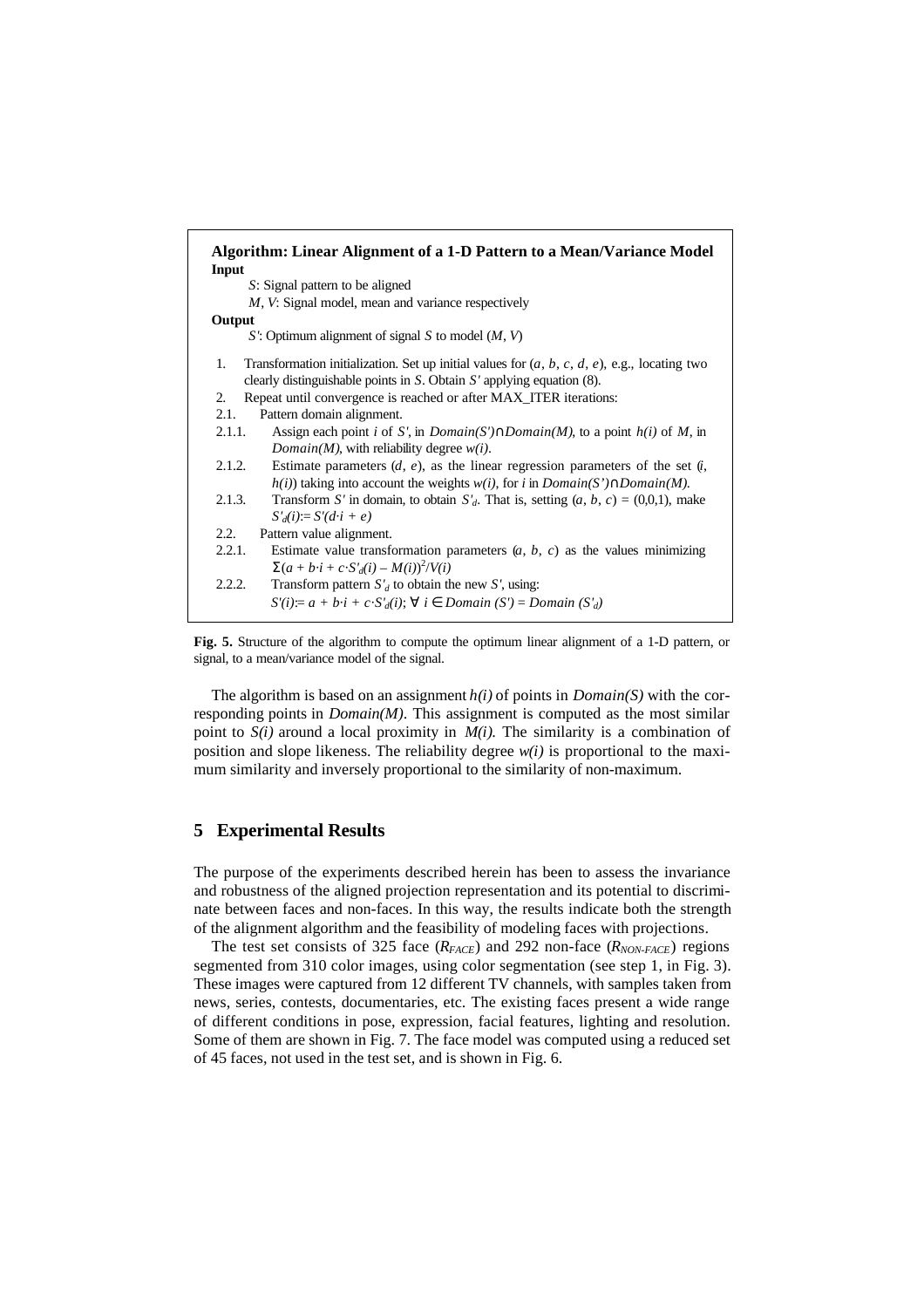

**Fig. 6.** Integral projection model of the face. a) *MV,FACE* and *VV,FACE*. b) *MH,EYES* and *VH,EYES*. c) *MH,MOUTH* and *VH,MOUTH*. d) Reprojection of the face model.

As described in Section 3, detection is done according to the distance from the model to the aligned projections ( $P_{VR}$ ,  $P_{HR1}$ ,  $P_{HR2}$ ) of each region *R*, using equation (9). The distances obtained for the test set are shown in Fig. 7. As expected, *RFACE* projections yield lower distance values, although a certain overlapping exists. This overlapping is 11%, 39% and 67% for Figs. 7a), 7b) and 7c) respectively, so, by itself, the vertical projection of the whole face is the most discriminant component.



**Fig. 7.** Detection results. a-c) Distances of face and non-face aligned projections to the model: a) *V,FACE*; b) *H,EYES*; c) *H,MOUTH*. d) ROC curve of the face detector. e), f) Some face and non-face regions, respectively. The distances of  $P_V$  to ( $M_{V,FACE}$ ,  $V_{V,FACE}$ ) are shown below.

The results of the face detector, using different distance thresholds, are shown in the ROC curve in Fig. 7d). At the point with equal number of false-positives and false-negatives the detection ratio is 95.1%. A direct comparison with other meth